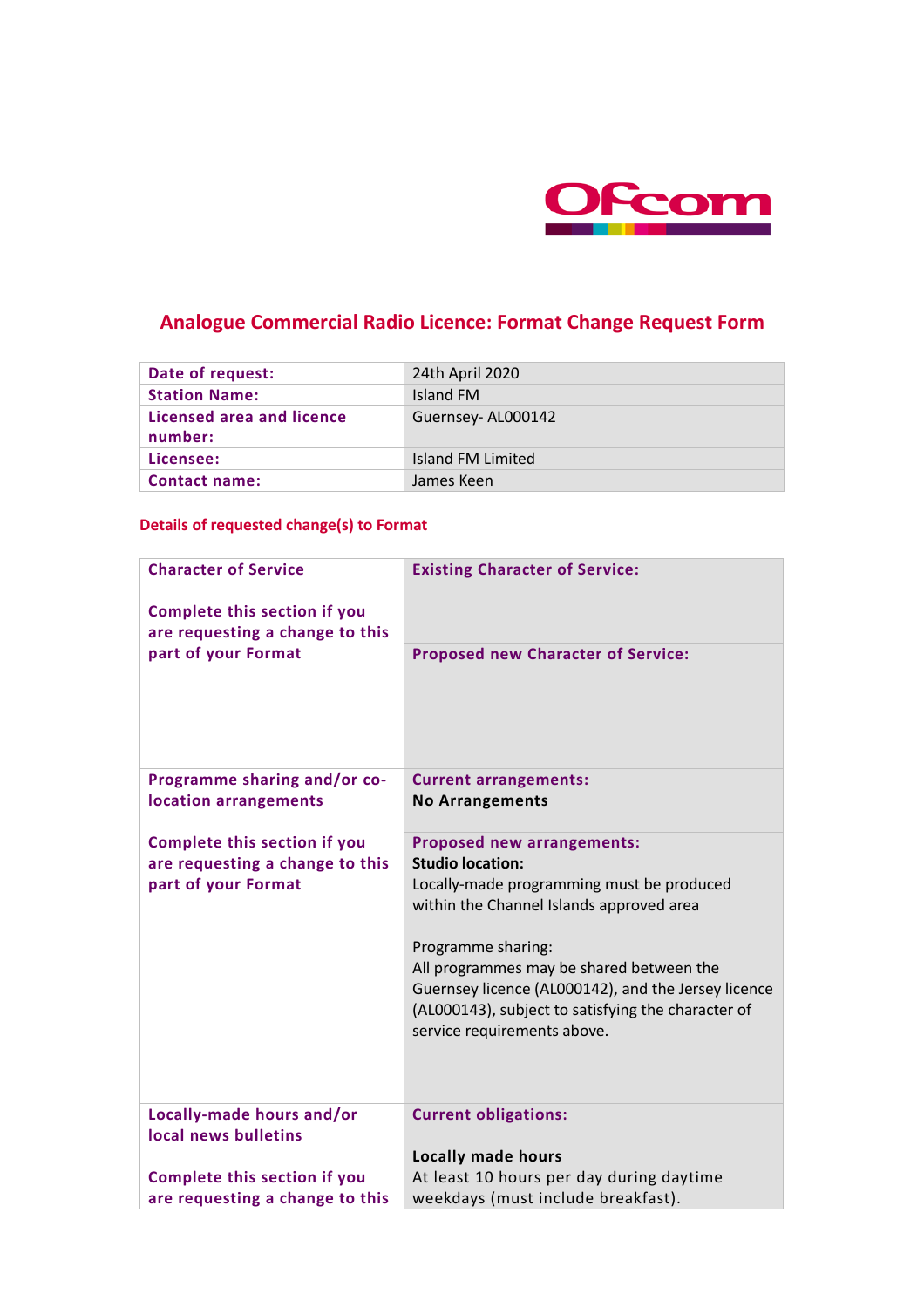| part of your Format | At least 4 hours daytime Saturdays and<br>Sundays.                                                                                            |
|---------------------|-----------------------------------------------------------------------------------------------------------------------------------------------|
|                     | Local news<br>At least hourly at peak-time weekdays and<br>weekends. Outside peak, UK-wide, nations and<br>international news should feature. |
|                     | <b>Proposed new obligations:</b>                                                                                                              |
|                     | <b>Locally made hours</b>                                                                                                                     |
|                     | At least 3 hours per day during daytime<br>weekday                                                                                            |
|                     | Local news                                                                                                                                    |
|                     | At least hourly during daytime weekdays and<br>weekend peak-time. At other times, UK-wide,<br>nations and international news should feature.  |

The holder of an analogue local commercial radio licence may apply to Ofcom to have the station's Format amended. Any application should be made using the layout shown on this form, and should be in accordance with Ofcom's published procedures for Format changes.

Under section 106(1A) of the Broadcasting Act 1990 (as amended), Ofcom may consent to a change of a Format only if it is satisfied that at least one of the following five statutory criteria is satisfied:

- (a) that the departure would not substantially alter the character of the service;
- (b) that the departure would not narrow the range of programmes available by way of relevant independent radio services to persons living the area or locality for which the service is licensed to be provided;
- (c) that the departure would be conducive to the maintenance or promotion of fair and effective competition
- (d) that there is evidence that, amongst persons living in that area or locality, there is a significant demand for, or significant support for, the change that would result from the departure; or
- (e) that (i) the departure would result from programmes included in the licensed service ceasing to be made at premises in the area or locality for which the service is provided, but (ii) those programmes would continue to be made wholly or partly at premises within the approved area (as defined in section 314 of the Communications Act 2003 (local content and character of services)).

Only one of these five criteria need be satisfied in order for Ofcom to consent to the proposed change. However, even if Ofcom is of the opinion that the proposed change satisfies one or more of the statutory criteria, there may be reasons (depending on the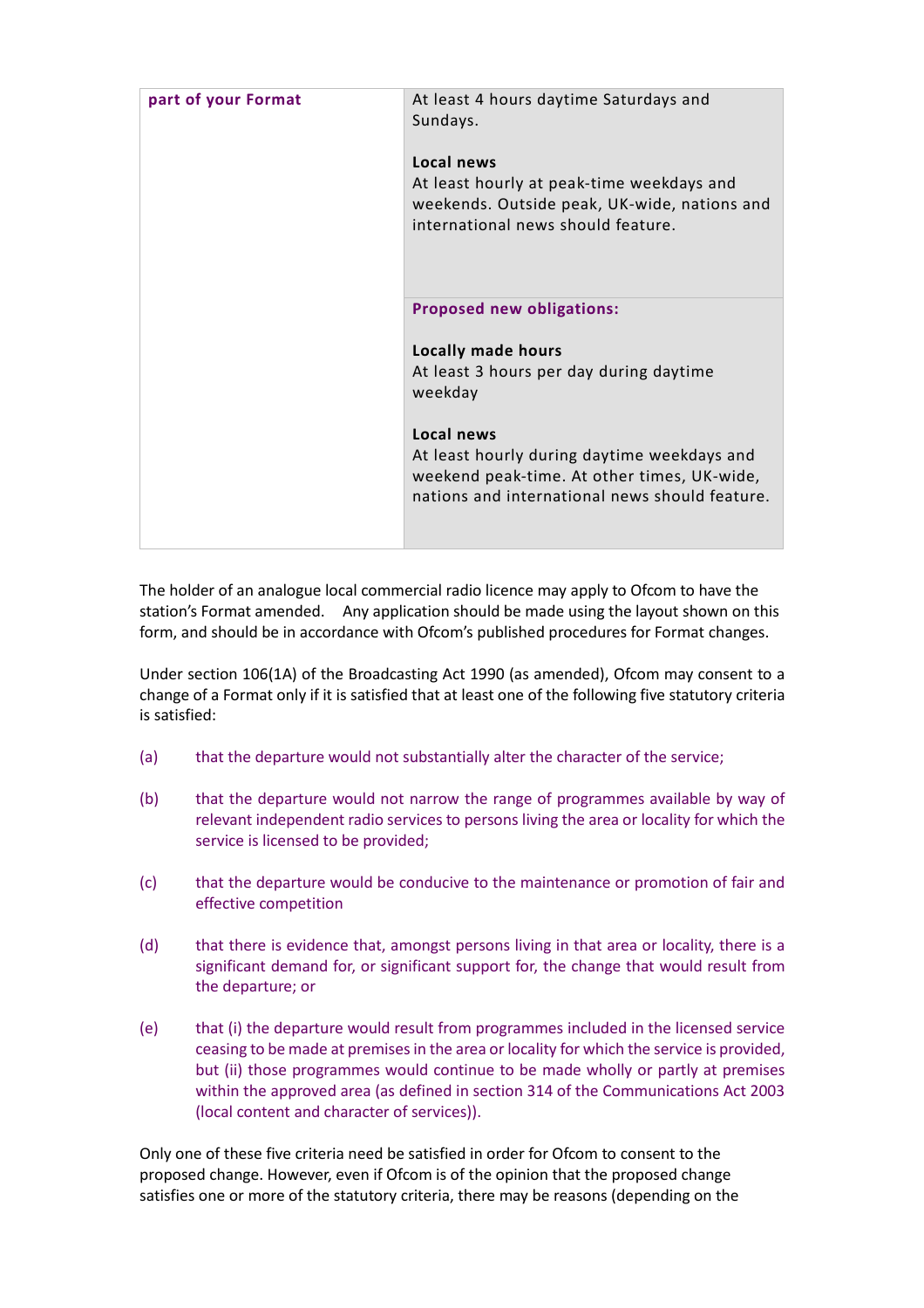particular circumstances of the case) why Ofcom may not consent to the proposed change. The additional criteria to which Ofcom will have regard when exercising this discretion can be found on our website.

Applicants should note that, under section 106ZA of the same Act (as amended), a proposed change that does not satisfy the first or last of these criteria (i.e. a change that Ofcom considers would or could substantially alter the character of the service, or does not relate to the origin of locally-made programmes) must, if it is to be considered further under any of the other three criteria, be consulted upon.

In the event that Ofcom receives a request for Format change and considers that criterion (a) or (e) is not satisfied, it will seek confirmation from the applicant as to whether it wishes to proceed with the request (and, if so, whether it wishes to amend or replace its submission in light of the necessity to make it public).#

**Please set out the statutory criterion, or criteria, set out in section 106(1A) of the Broadcasting Act 1990 that you believe is/are satisfied in relation to this Format change request, and the reasons for this.**

This request is to amend the Format so that it better reflects Ofcom's revised localness guidelines.

The request will permit programme sharing between the Channel Islands stations.

**Please provide any additional information and/or evidence in support of the proposed change(s) below. In particular, the applicant may wish to outline how they see that the proposed change fits within Ofcom's published Format change request policy and also Ofcom's Localness guidance, which includes our co-location and programme sharing policy.** 

### **Notes**

# Ofcom may approve a change under any of criteria (b) to (d) without consultation, or after a consultation of less than 28 days, if Ofcom considers that to hold a consultation at all, or for 28 days or more, would result in a delay that would be likely to prejudice the interests of the licensee. Ofcom may also remove for the purposes of consultation any confidential information submitted by the licensee.

### **Data Protection**

We require the information requested in this form in order to carry out our licensing duties under the Broadcasting Act 1990, Broadcasting Act 1996 and Communications Act 2003. Please see Ofcom's General Privacy Statement [www.ofcom.org.uk/about-ofcom/foi](file:///C:/Users/Jon.Heasman/Downloads/%22http:/)[dp/general-privacy-statement](file:///C:/Users/Jon.Heasman/Downloads/%22http:/) for further information about how Ofcom handles your personal information and your corresponding rights.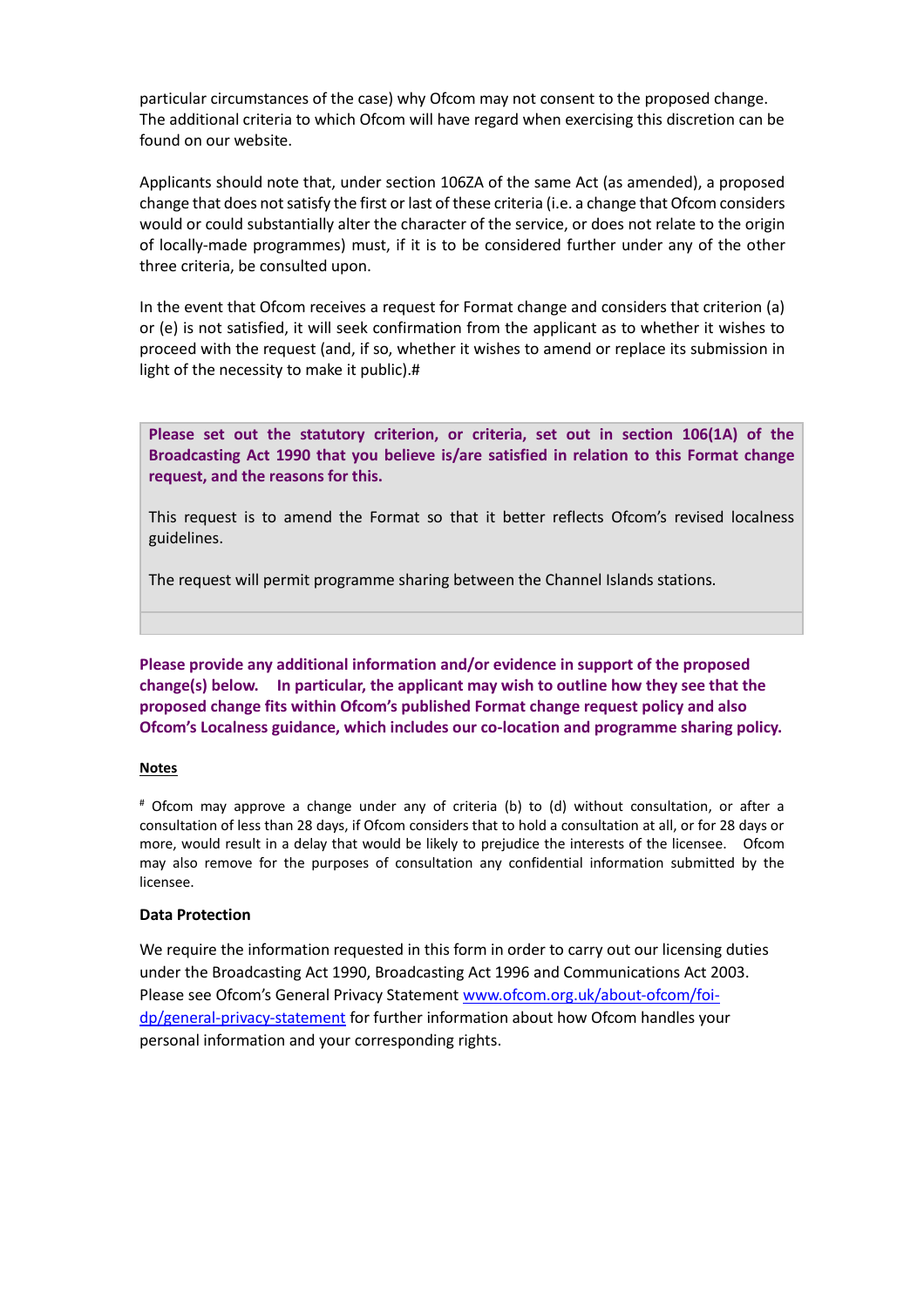# Ofcom notes on the request

## **Statutory requirements**

This request relates to the FM licence for Guernsey held by Island FM Limited, currently broadcasting as 'Island FM'.

Every FM local commercial radio station is required to broadcast a service which complies with a defined 'character of service', and also a certain amount of locally-made programming and local news. These requirements are specified in its Format. Locally-made programmes are those made within a station's licensed area or, where Ofcom has approved a wider area relating to that station, that 'approved area.'

Island FM Limited has requested the following changes to the Format of the Guernsey licence:

- To reduce the required number of locally-made programming hours on weekday daytimes from ten to three, and from four to none on weekend daytimes
- To increase the number of local news bulletins from at least hourly at peak-time weekdays, to hourly during daytime weekdays and peak-time weekends
- To produce locally-made programming hours anywhere within the Ofcom approved area of the Channel Islands.
- To share all local programming hours with the Jersey licence.

These proposed changes would change the character of service as set out in the Format of the licence, and accordingly can be agreed only if Ofcom is satisfied in regard to one of the statutory criteria set out in section 106(1A) of the Broadcasting Act 1990 (as set out in the request, above).

If we are satisfied in relation to one of the statutory criteria, we are then able to decide whether or not to approve the request, taking account of our published policy criteria.

### **Assessment**

With regard to the request to broadcast locally-made programming hours from anywhere within the approved area of the Channel Islands, Ofcom was satisfied in relation to section 106(1A)(e) of the Broadcasting Act 1990, on the basis that the change requested, if approved, would result in programmes included in the licensed service being made at premises within the Channel Islands approved area.

In considering the proposed changes to the volume of locally-made hours, local news requirements, and sharing local programming hours with the licences listed in the request, we were satisfied in relation to section 106(1A)(a) of the Broadcasting Act 1990 – that the changes would not substantially alter the character of service. This is because the proposals are consistent with our published [localness guidelines.](https://www.ofcom.org.uk/tv-radio-and-on-demand/information-for-industry/radio-broadcasters/localness)

In addition, as a matter of general policy, Ofcom is content to approve Format change requests relating to localness obligations which are consistent with our published localness guidelines, and because we are satisfied that the licensee will continue to meet its licence obligations to provide local material relevant to the listeners in its licence area.